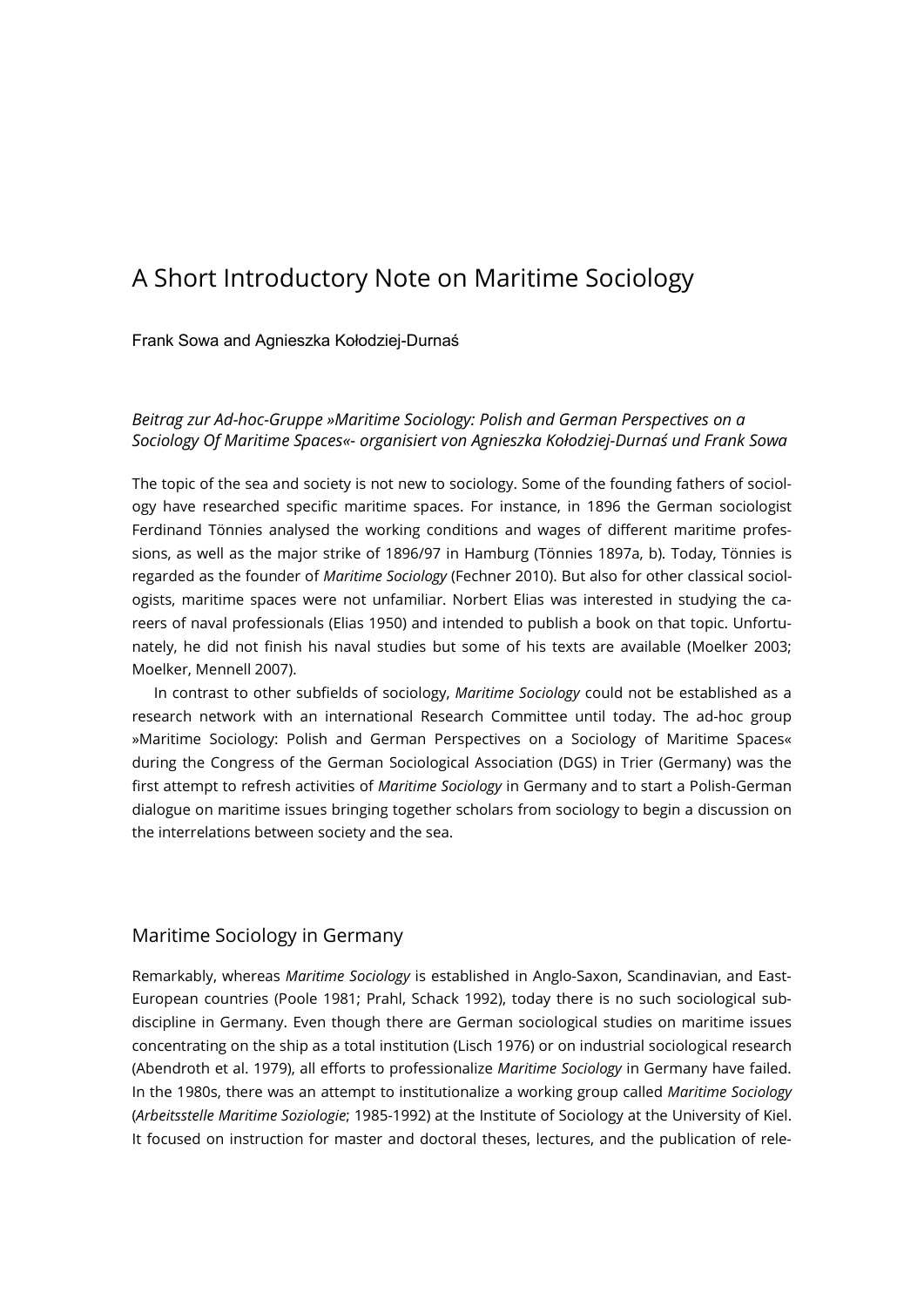vant research (Prahl, Schack 1992; Schroeter 1994). Unfortunately, this pioneering work was not continued after the disintermediation of the working group.

During the last two decades there are particularly interdisciplinary approaches to the social construction of the sea and the coast. Some scholars concentrated on the perception of coastlines and pictures of the coast (Döring et al. 2005; Fischer 2004; Fischer et al. 2007; Meyn 2007; Prahl 2005), others on the acceptance of coastal national parks (Beckmann 2003) or environmental conflicts (Krauß 2001; Krauss 2005, 2007; Sowa 2014a, b). Recently, only a few sociologists have focused on issues pertaining to the social changes of fisheries. Kristin Kube (2013) analysed biographical narratives of deep-sea fishermen in Germany as a profession – which disappeared in the 1990s due to changing underlying conditions. She focused the case of Bremerhaven as a former West-German fishing port and elaborates on the lifeworld and identities of German deep-sea fishermen as important protagonists in the history of the city. In contrast, Tobias Lasner (2013) examined the decision-making process of a present phenomenon inside the fisheries community, which can be seen as a direct reaction towards socio-economic transformations in our times: the adoption of innovative aquaculture practices. The grounded theory research showed that some fish farmers adopt an ecological innovation while others do not (Lasner, Hamm 2014). Lasner was interested in including fisheries issues in sociological research (Lasner 2009). Frank Sowa did research on the whaling controversy (Sowa 2013a, c) and explored the emergence of a new collective community identity in a contemporary whaling town in Japan after the whaling moratorium of the International Whaling Commission (IWC) came into force (Sowa 2013b, 2014c). Results of the ethnographic fieldwork confirms that whaling is still a part of the collective memory of the town: whalers and non-whalers construct their identities through the articulation of a strong attachment to the traditional whaling town and their ancestors. While whaling activities on the sea and on the land are decreasing the symbolization of whaling is increasing. Ulrike Kronfeld-Goharani worked on ocean security (Kronfeld-Goharani 2013) and discourses of sustainability in regard of the High Seas and oceans (Kronfeld-Goharani 2015). She asked by using a discourse analysis how the sustainability concept has been developing in maritime affairs.

Despite these encouraging trends, Maritime Sociology is not used as an umbrella term to refer to sociological studies on maritime issues in Germany. These developments of Maritime Sociology contrasts with the developments of Maritime Sociology in Poland.

## Maritime Sociology in Poland

In Poland, a totally different evolution can be observed. Polish sociological studies on maritime issues go back to at least to the interwar period. However, these early publications lacked empirical research. The empirical research associated with Maritime Sociology perspective started after the Second World War when Poland acquired greater access to the sea – with the maritime industry becoming an indispensable part of a recovering economy. Poznan, Gdansk, and Szczecin became major academic centres of Maritime Sociology (socjologia morska). The term for the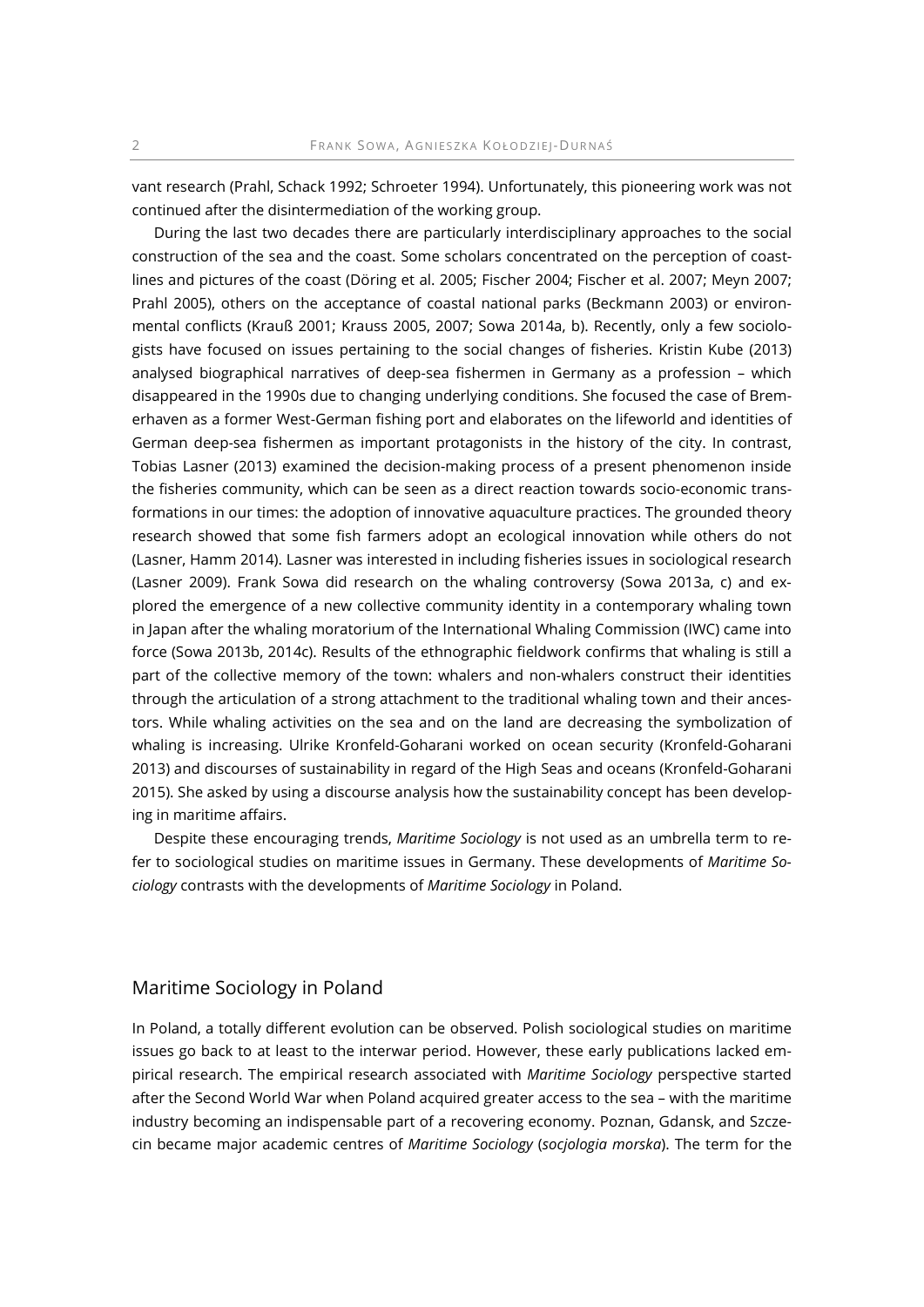new sociological sub-discipline was coined by Aleksander Matejko (1964) and Ludwik Janiszewski (1994), who published an introductory article devoted to it in 1994. Between 1950s and 1990s, scientific research on the relations between men and sea was thriving. It included numerous projects and studies on marine professions, trade and fishing vessels' crews, seamen's and fishermen's families, port cities, organization and management in maritime industry companies, and seaside local communities – often published in the scientific journal 'Annuals of Marine Sociology' issued by the Polish Academy of Sciences in Gdansk and Szczecin.

The name for a new sub-field of sociology dealing with seaside communities was evolving in Polish science during communist times from sociology of people of sea via nautic sociology to Maritime Sociology. Matejko talked about a »sociology of people of sea« and a »sociology of social communities living and working at sea, at the seaside or in sea regions« (Matejko 1964). In 1971 Sztumski introduced a »nautic sociology« which deals

»with exploring the impact of nautic professional activities into the process of shaping human coexistence, making research on the various structures emerging as a result of this coexistence (e.g. vessel crews) and various social creations both material (e.g. seamen's role models and nonmaterial (e.g. superstitions) and analyzing special institutions established in the process of conquering sailing areas« (Sztumski 1971).

Ten year later, Wozniak speaks of a »nautic« or »maritime sociology«:

»The subject of nautic sociology (maritime sociology) is most of all phenomena and processes of emergence, development, and collapse of various social communities the life and work of which contribute to the character and intensity of society's and state's efficiency« (Woźniak 1981).

After years of declining interest in Maritime Sociology, paralleling the decline of maritime industries during the years of Polish post-Communist transformation, one may observe its revival now. In recent years, more and more Polish authors have discovered the fisheries and maritime sector as a potential research field for Maritime Sociology (Bartłomiejski 2011; Bryniewicz et al. 2010; Kołodziej-Durnaś 2014; Kołodziej, Kołodziej-Durnas 2014; Kowalewski 2011).

#### Attempts to Institutionalize Maritime Sociology

Thanks to Polish activities, there are attempts to institutionalize Maritime Sociology to national sociological congresses in Poland and Germany. During the 15<sup>th</sup> Polish Sociological Congress from  $11<sup>th</sup>$  to  $14<sup>th</sup>$  September 2013 in Szczecin (Poland) one session was held with six contributions. This ad-hoc group »Maritime Sociology: Polish and German Perspectives on a Sociology of Maritime Spaces« during the  $37<sup>th</sup>$  Congress of the German Sociological Association (DGS) from 6<sup>th</sup> to 10<sup>th</sup> October 2014 in Trier (Germany) offered one session with also six contributions.

On an international level there was the session »Marine Sociology« during the 26th Conference of the Nordic Sociological Association from 15<sup>th</sup> to 18<sup>th</sup> August 2012 at the University of Iceland in Reykjavik. This session was organized by Þóroddur Bjarnason (University of Akureyri) and included four papers. In addition, a huge international conference was organized by maritime sociologists from  $27<sup>th</sup>$  to  $29<sup>th</sup>$  September 2013 at the University of Zadar (Croatia). Under the theme »Sociology at Sea. Culture, Economy and Society in a Maritime Perspective« keynote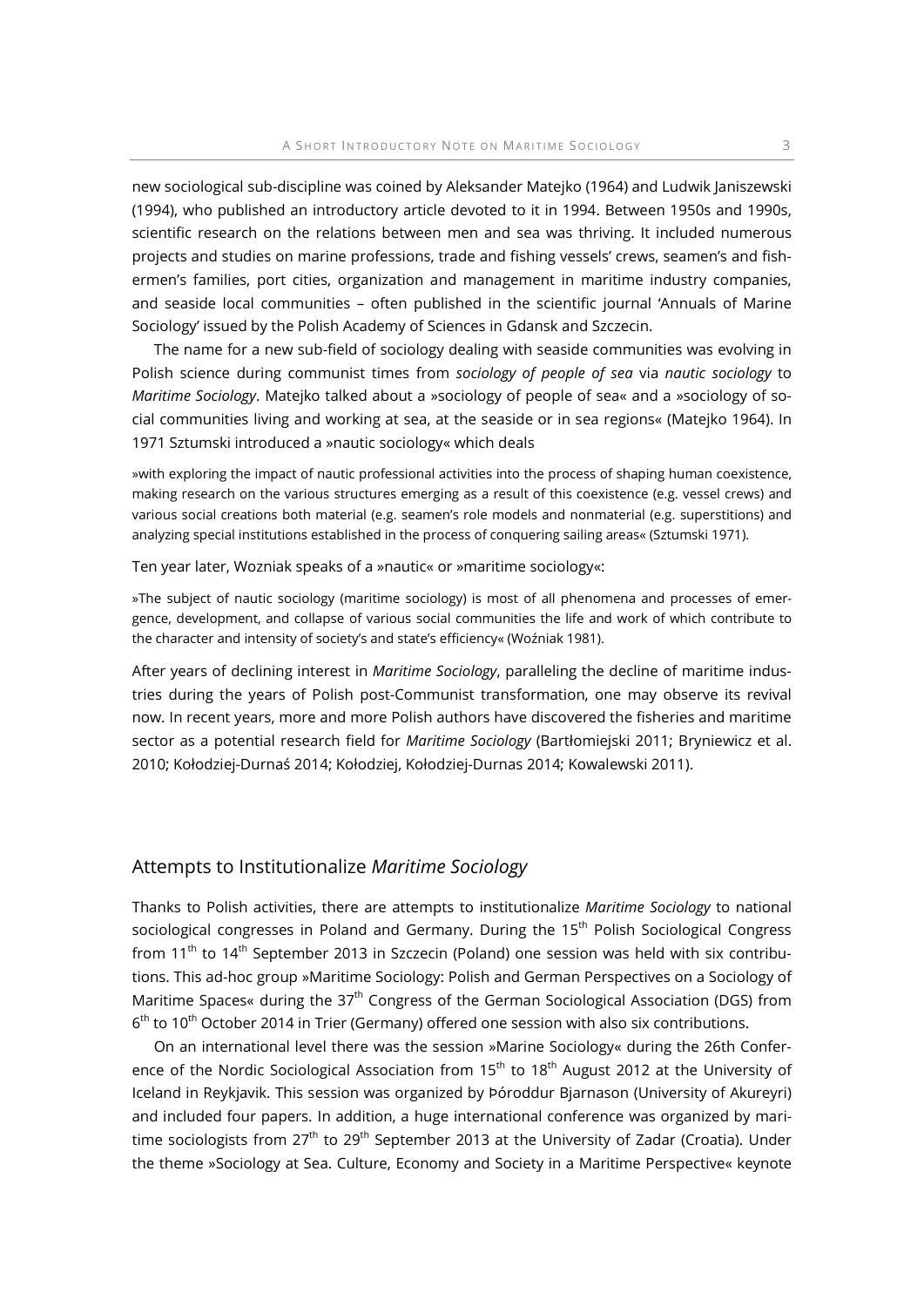lectures, poster presentations and seven sessions »Plenary session«, »Cities and the sea«, »Fisheries and shipping«, »Culture, society and the sea«, »Ecology and maritime environment«, »Island communities« were offered with 29 contributions.

Sociologists also introduced a research stream »Maritime Sociology« to the Conference of the European Sociological Association (ESA) in Lisbon 2009, Geneva 2011, Torino 2013 and Prague 2015. The development is encouraging: Whereas the research stream »Maritime Sociology« during the 9<sup>th</sup> ESA Conference from 2<sup>nd</sup> to 5<sup>th</sup> September 2009 in Lisbon had one session and seven contributions, the 10<sup>th</sup> ESA Conference from  $7<sup>th</sup>$  to 10<sup>th</sup> September 2011 in Geneva had one session and five contribution and the 11<sup>th</sup> ESA Conference from 28<sup>th</sup> to 31<sup>st</sup> August 2013 in Turin took place with the three sessions »The Problems of Seaside Areas Local Communities and Institutions«, »Maritime Professions« and »Ecology« and eleven contributions. This year 12th ESA Conference, which will be held in Prague from 25<sup>th</sup> to 28<sup>th</sup> August 2015, will host a research stream »Maritime Sociology« with five sessions »History and Future Perspectives of Maritime Sociology«, »Maritime Professions and Inequality«, »Sociological Imagination on Maritime Issues: Sustainable Development and the Sea«, »Knowledge of the Sea: Integrating local and indigenous knowledge with scientific knowledge« and »Sea and Culture: The Construction of Identities in Seaside-Communities and Port Cities«. The organizers expect 34 contributions.

# Sociological Research on Maritime Spaces

In general, there are many reasons to focus research on maritime spaces. Maritime spaces include oceans as well as coastal areas, spaces which are at risk nowadays. Ecological crises (overfishing, decline in biodiversity, climate change, eutrophication, ocean pollution), economic crises (de-industrialization, whaling moratorium, structural change, development of alternative industries) and cultural crises (destabilization of collective identities of seaside and island inhabitants, cultural practices of sharing, inhabitants' knowledge, local traditions, transformations of maritime professions) cumulate in these maritime spaces. So far research on maritime issues is dominated by natural science disciplines. The protection of maritime natural sources and the need for sustainable development demands research on the *human factor* and a sociological perspective on maritime spaces.

In this way the subject of Maritime Sociology deals with various communities, institutions and social processes associated with basic directions and forms of human activity at sea. Maritime Sociology may be defined as a particular sociological sub-field which deals with research on collective, institutional and spontaneous forms of different usually economic human activity at sea, under the influence of sea or for sea with special attention to conditions and social consequences of this activity (Janiszewski 1985). Wioleta Bryniewicz (2004) in her book synthesizing the 20th century development of Maritime Sociology postulates the 'matrix' perspective of Maritime Sociology genesis and suggests the following sub-fields of sociology contributing to Maritime Sociology: sociology of family, sociology of culture, sociology of labour, urban sociology, sociology of sport. Agnieszka Kołodziej-Durnaś (2014) called the research conducted within the Polish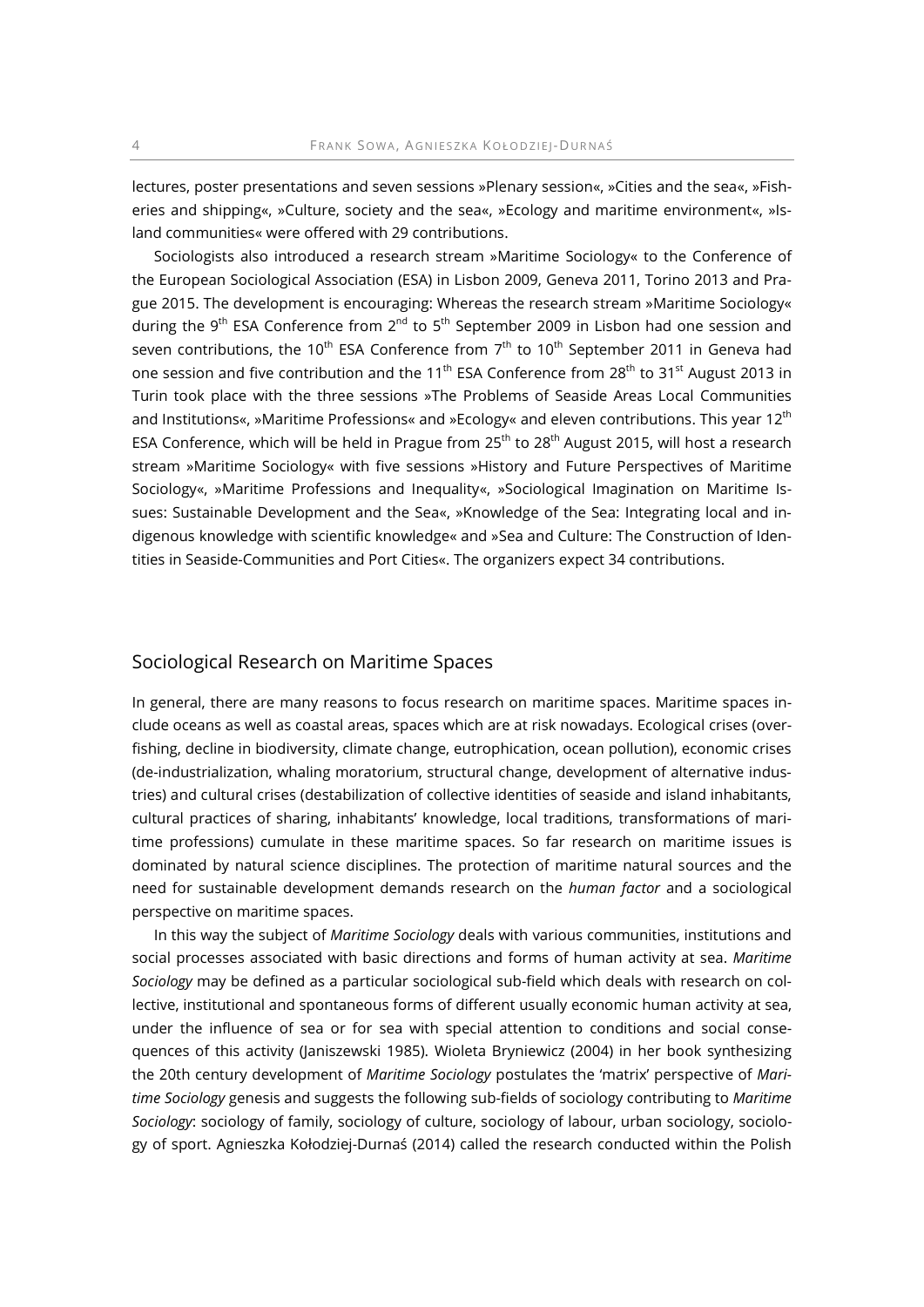Maritime Sociology perspective as the classical Maritime Sociology approach (associated with the subjects of the sociological sub-fields enumerated in the matrix perspective). The  $21^{st}$  century research seems to be more frequently associated with organization and management, ecology, piracy, immigration. Maritime Sociology as a sociological sub-field is connected to several other sociological subfields. The aim of proclaiming a Maritime Sociology is to gather the research and theory on these topic in order to foster better networking and collaboration among researchers.

# Polish and German Perspectives on a Sociology of Maritime Spaces

The aim of the ad-hoc group »Maritime Sociology: Polish and German Perspectives on a Sociology of Maritime Spaces« during the Congress of the German Sociological Association (DGS) in Trier (Germany) was to start a new dialogue. This dialogue should include the exchange of theoretical perspectives on maritime spaces in a historical perspective (from the founding fathers of sociology to the concept of marinization) and the presentation of fields of empirical research (sustainability on the high seas, innovators in aquaculture, seaside local communities in crisis, construction of collective community identity) including a variety of sociological methods (discourse analysis, grounded theory, qualitative interviews, ethnography).

Altogether there were six papers accepted as contributions to the ad-hoc group, three Polish and three German papers. On the Polish side Robert Bartłomiejski and Dr. Maciej Kowalewski (University of Szczecin) talked about »The Founding Fathers of Sociology on Maritime Social Issues«, Dr. Arkadiusz Kołodziej and Dr. habil. Agnieszka Kołodziej-Durnaś (University of Szczecin) presented a paper called »The Concept of Marinization – Research Areas of Szczecin Maritime Sociologists« and Dr. Żaneta Stasieniuk and Dr. Urszula Kozłowska (University of Szczecin) were accepted to have a speech on »Crisis of Seaside Local Communities – the Example of Szczecin«. On the German side Dr. Ulrike Kronfeld-Goharani (Kiel University) gave a speech on »Understanding Sustainability on the High Seas. Discourses of Sustainability«, Dr. Tobias Lasner (Thünen Institute of Fisheries Ecology, Hamburg) spoke about «Being Deviant in the Blue Growth: A Sociological Approach of Innovators in Aquaculture« and Dr. Frank Sowa (Institute for Employment Research, Nuremberg) offered the paper »Seaside Communities in Crisis: On the Construction of Collective Identity in a Japanese Whaling Town after the Moratorium«.

The ad-hoc group »Maritime Sociology: Polish and German Perspectives on a Sociology of Maritime Spaces« was a good point of departure to discuss how sociology is approaching the subject of maritime spaces and what kind of strengths and weaknesses are associated with such a perspective of *Maritime Sociology*. Among the participants of the ad-hoc group there are ideas of collaborating in the future. Let's see if there will be a sociological future of Maritime Sociology. Things don't look bad at all.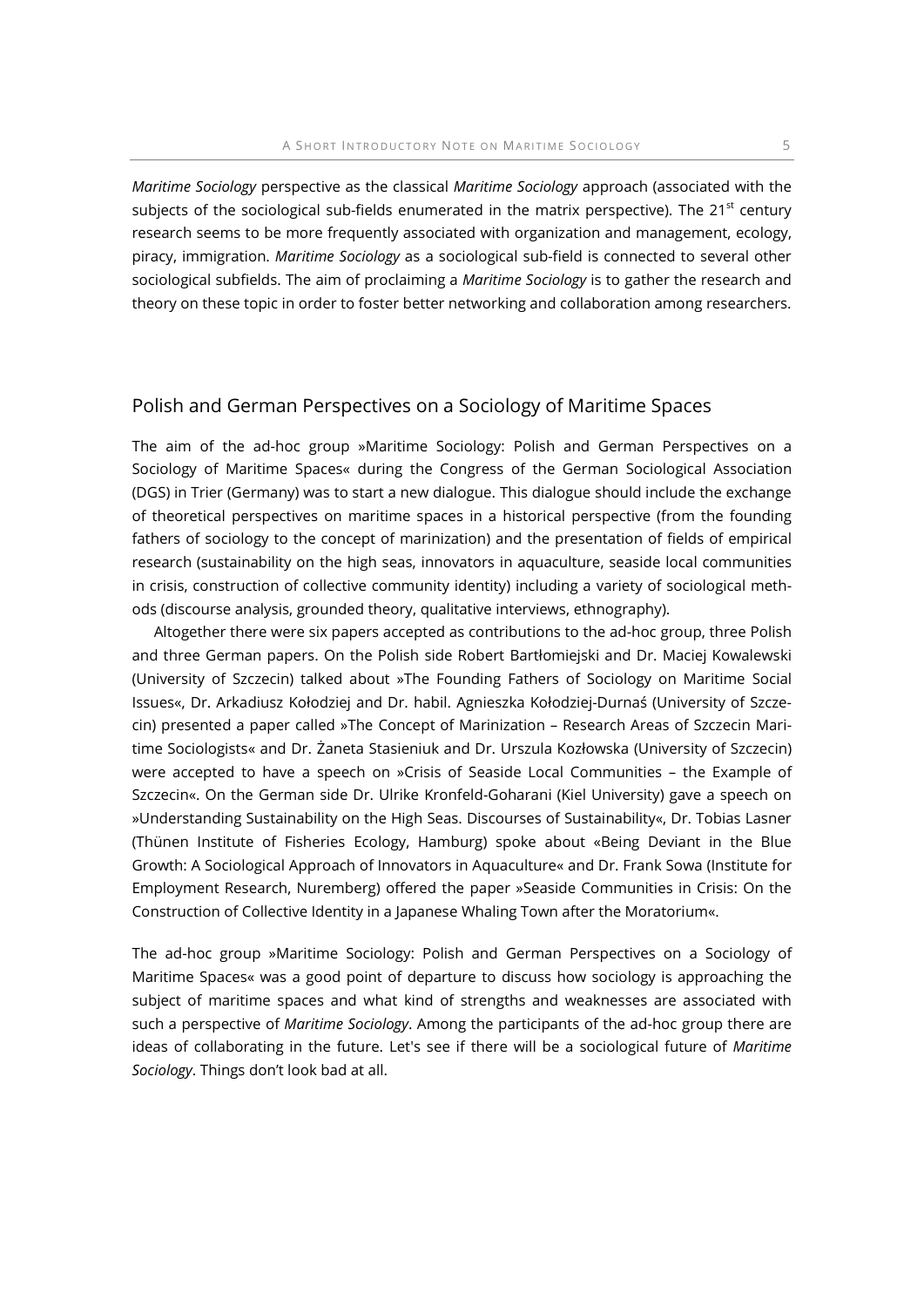# References

- Abendroth, M., Beckenbach, N., Braun, S., Dombois, R. 1979: Hafenarbeit. Eine industriesoziologische Untersuchung der Arbeits- und Betriebsverhältnisse in den bremischen Häfen. Frankfurt am Main: Campus.
- Bartłomiejski, R. 2011: Fisheries Local Action Groups: A New Theme For Researching Maritime Communities. Roczniki Socjologii Morskiej/Annuals of Marine Sociology, XX. Jg., 46-55.
- Beckmann, O. 2003: Die Akzeptanz des Nationalparks Niedersächsisches Wattenmeer bei der einheimischen Bevölkerung. Frankfurt am Main: Lang.
- Bryniewicz, W. 2004: Geneza i dzieje socjologii morskiej. Szczecin: Wydawnictwo Naukowe Uniwersytetu Szczecińskiego.
- Bryniewicz, W., Kołodziej-Durnas, A., Stasieniuk, Ż. 2010: The Origins of Maritime Sociology and Trends of Its Development. Roczniki Socjologii Morskiej/Annuals of Marine Sociology, XIX. Jg., 121-132.
- Döring, M., Settekorn, W., Storch, H. v. 2005: Küstenbilder, Bilder der Küste: Interdisziplinäre Ansichten, Ansätze und Konzepte. Hamburg: Hamburg University Press.
- Elias, N. 1950: Studies in the Genesis of the Naval Profession. The British Journal of Sociology, 1. Jg., Heft 4, 291-309.
- Fechner, R. 2010: Tönnies, Ferdinand. Schriften zum Hamburger Hafenarbeiterstreik. München: Profil-Verlag.
- Fischer, L. 2004: Projektionsfläche Natur. Zum Zusammenhang von Naturbildern und gesellschaftlichen Verhältnissen. Hamburg: Hamburg Univ. Press.
- Fischer, N., Müller-Wusterwitz, S., Schmidt-Lauber, B. 2007: Inszenierungen der Küste. Berlin: Reimer.
- Janiszewski, L. 1985: Socjologia morska jak nauka. Socjologia morska, I. Jg.,
- Janiszewski, L. 1994: Morze i społeczeństwo. Ogólny zarys teorii marynizacji. Roczniki Socjologii Morskiej/Annuals of Marine Sociology, IX. Jg.,
- Kołodziej-Durnaś, A. 2014: Maritime Sociology or Sociology of Maritime Issues? World Literature Review and Some Historical Considerations. Roczniki Socjologii Morskiej/Annuals of Marine Sociology, XXIII. Jg., 54- 62.
- Kołodziej, A., Kołodziej-Durnas, A. 2014: Diversity and Social Trust. European Societies. Jg., 1-18.
- Kowalewski, M. 2011: Visual Discourse of HafenCity in Hamburg. Preliminary Results of the Research project. Roczniki Socjologii Morskiej/Annuals of Marine Sociology, XX. Jg., 56-63.
- Krauß, W. 2001: Hängt die Grünen! Umweltkonflikte, nachhaltige Entwicklung und ökologischer Diskurs. Eine ethnologische Fallstudie (Portugal). Berlin: Reimer.
- Krauss, W. 2005: The Natural and Cultural Landscape Heritage of Northern Friesland. International Journal of Heritage Studies, 11. Jg., Heft 1, 39–52.
- Krauss, W. 2007: Küstenforschung: Ethnologie einer Wissenslandschaft. Geesthacht: GKSS-Forschungszentrum Geesthacht GmbH.
- Kronfeld-Goharani, U. 2013: Bedrohungen und Herausforderungen im maritimen Bereich Dimensionen der menschlichen Sicherheit. In S. Bruns; K. Petretto; D. Petrovic (Hg.), Maritime Sicherheit. Wiesbaden: Springer VS, 83-97.
- Kronfeld-Goharani, U. 2015: Understanding Sustainability on the High Seas. Discourses of Sustainability. (Hg.), Verhandlungen des 37. Kongresses der Deutschen Gesellschaft für Soziologie vom 06.10.14 bis 10.10.14 an der Universität Trier:
- Kube, K. 2013: Hochseefischer. Die Lebenswelt eines maritimen Berufstandes aus biografischer Perspektive. Münster: Waxmann Verlag.
- Lasner, T. 2009: Fischerei als Forschungsgegenstand der Soziologie. Fischer & Teichwirt, 60. Jg., Heft 3/2009, 90.
- Lasner, T. 2013: Ecopreneurship in der Aquakultur: Die Übernahme umweltgerechter Innovationen. München: oekom Verlag.